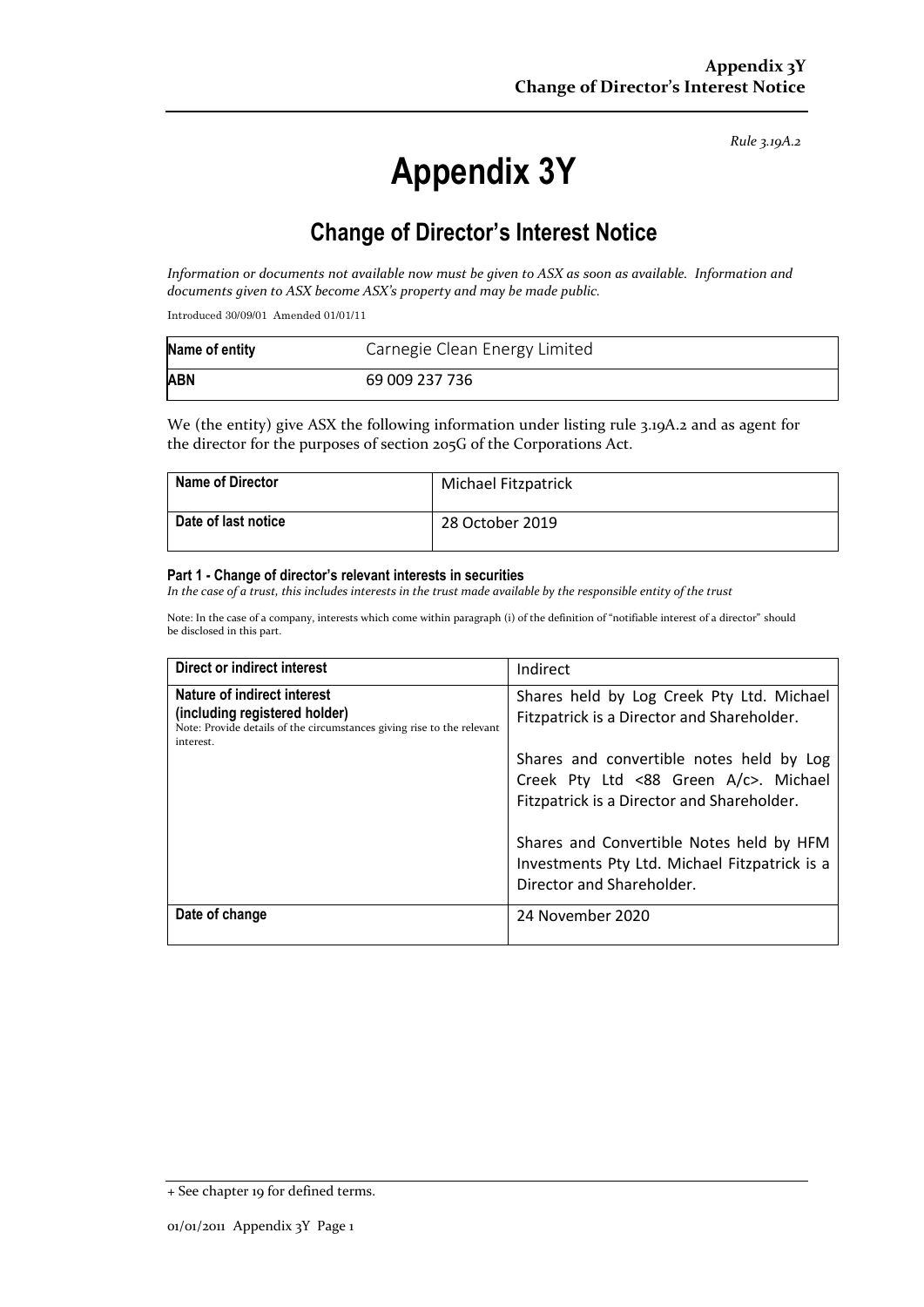| No. of securities held prior to change                                                  | Log Creek Pty Ltd                                             |  |
|-----------------------------------------------------------------------------------------|---------------------------------------------------------------|--|
|                                                                                         | Shares: 584,099,520                                           |  |
|                                                                                         | Unlisted Options exp 28/10/22 @ 0.0015:                       |  |
|                                                                                         | Log Creek Pty Ltd <88 Green A/c>                              |  |
|                                                                                         | Shares: 442,727,275                                           |  |
|                                                                                         | Options<br>exp<br>28/10/22<br>\$0.0015:<br>@<br>400,000,000   |  |
|                                                                                         |                                                               |  |
|                                                                                         | Convertible Notes (March 2021): 20<br>HFM Investments Pty Ltd |  |
|                                                                                         | Shares: 460,000,000                                           |  |
|                                                                                         | Options<br>exp 28/10/22<br>\$0.0015:<br>@                     |  |
|                                                                                         | 460,000,000                                                   |  |
|                                                                                         | Convertible Notes (March 2021): 23                            |  |
| <b>Class</b>                                                                            | Ordinary fully paid                                           |  |
| Number acquired                                                                         |                                                               |  |
| HFM Investments Pty Ltd. Michael Fitzpatrick is a<br>Director and Shareholder.          | 38,333,333 shares                                             |  |
| Log Creek Pty Ltd <88 Green A/c>. Michael<br>Fitzpatrick is a Director and Shareholder. | 33,333,333 shares                                             |  |
| Number disposed                                                                         |                                                               |  |
| <b>Value/Consideration</b>                                                              | HFM Investments Pty Ltd: \$46,000                             |  |
| Note: If consideration is non-cash, provide details and estimated<br>valuation          | Log Creek Pty Ltd <88 Green A/c>: \$40,000                    |  |
| No. of securities held after change                                                     | Log Creek Pty Ltd                                             |  |
|                                                                                         | Shares: 584,099,520                                           |  |
|                                                                                         | Unlisted Options exp 28/10/22 @ 0.0015:                       |  |
|                                                                                         | Log Creek Pty Ltd <88 Green A/c>                              |  |
|                                                                                         | Shares: 476,060,608                                           |  |
|                                                                                         | \$0.0015:<br>Options<br>exp<br>28/10/22<br>@                  |  |
|                                                                                         | 400,000,000                                                   |  |
|                                                                                         | Convertible Notes (March 2021): 20                            |  |
|                                                                                         | <b>HFM Investments Pty Ltd</b>                                |  |
|                                                                                         | Shares: 498,333,333                                           |  |
|                                                                                         |                                                               |  |
|                                                                                         |                                                               |  |
|                                                                                         | 28/10/22<br>\$0.0015:<br>Options<br>exp<br>@                  |  |
|                                                                                         | 460,000,000                                                   |  |
|                                                                                         | Convertible Notes (March 2021): 23                            |  |
|                                                                                         | Issue of Shares as consideration for interest                 |  |
| Nature of change<br>Example: on-market trade, off-market trade, exercise of options,    |                                                               |  |
| issue of securities under dividend reinvestment plan, participation in                  | charged on Convertible Notes at coupon rate                   |  |
| buy-back                                                                                | of 8% pa for year ended 28 October 2020.                      |  |

### **Part 2 – Change of director's interests in contracts**

Note: In the case of a company, interests which come within paragraph (ii) of the definition of "notifiable interest of a director" should be disclosed in this part.

<sup>+</sup> See chapter 19 for defined terms.